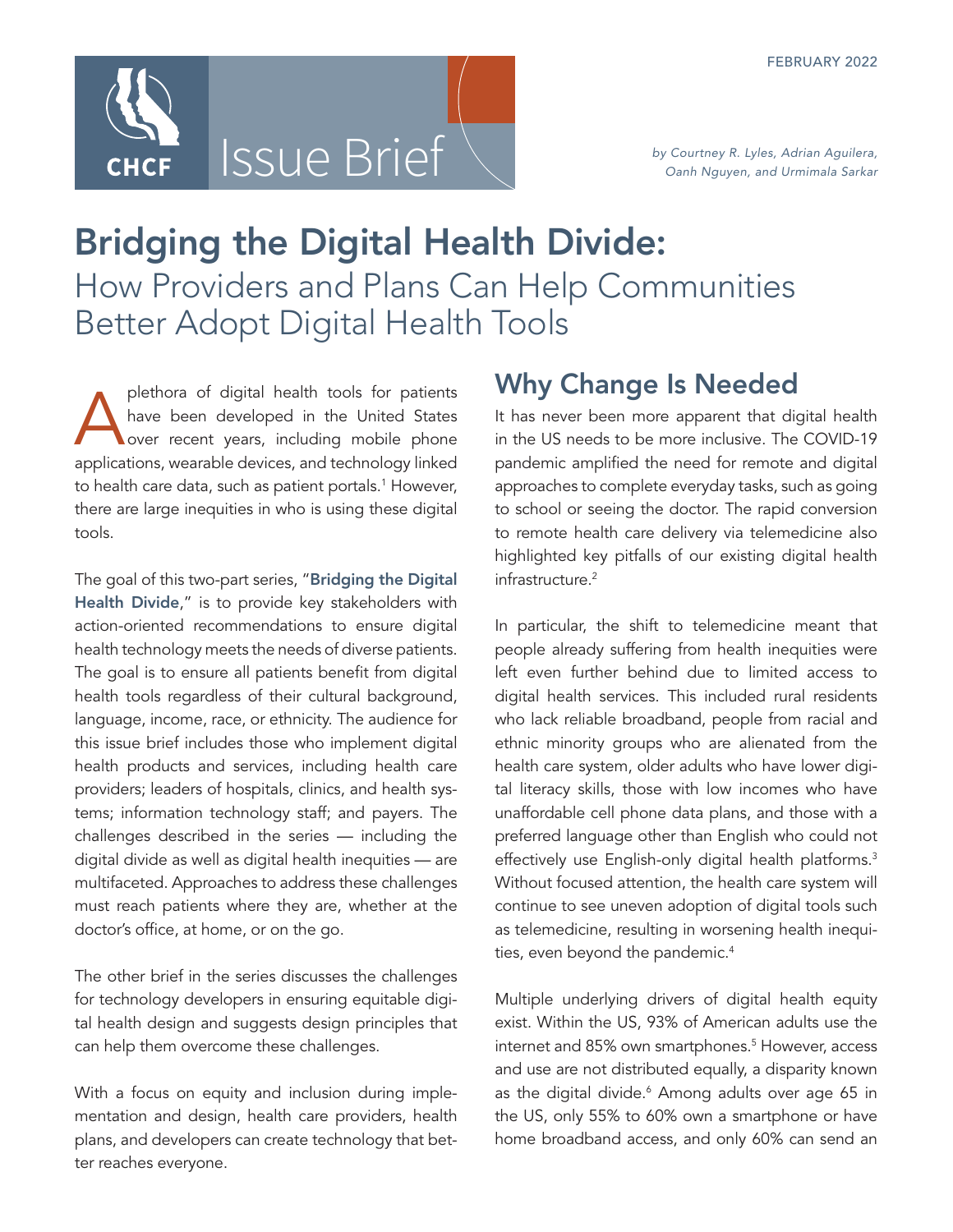email, fill out a web form, and find a website. Similarly, the nearly one in eight Americans living in poverty have markedly lower rates of smartphone ownership (71%), home broadband access (59%), and internet use (82%), and they also report having only basic digital skills (53%).7

These issues are systemic and include a lack of investment in broadband infrastructure in systematically excluded rural and urban neighborhoods.<sup>8</sup> In addition, many groups have received unequal access to computers and digital literacy education. Considered together, at least one in four adults in the US may not have the digital literacy, access to the internet, or the necessary devices to meaningfully engage with digital technologies.

The digital divide extends into digital health (Figure 1). Digital health includes all of the technologies and systems that health care providers and payers use with patients, including telemedicine (e.g., telephone and video visits with a physician or other health care provider), patient portals, remote monitoring devices, apps, health trackers, and electronic health records.

The Healthy People initiative, a 10-year federal program meant to improve the health of Americans, $9$ found that while the general population increasingly used mobile devices for health care and had steadily increasing online communication with health care providers, inequities across different populations persist.<sup>10</sup> These disparities are most pronounced among older adults, those with limited English proficiency or health literacy, those facing poverty and other economic barriers, and those with limited digital literacy. These groups use digital health tools at significantly lower rates than other groups.<sup>11</sup>

A recent analysis found that more than one in six people are not able to engage in telemedicine. Older adults, Black and Latinx individuals, those with public health insurance (i.e., Medicaid and Medicare) or no

#### Figure 1. Primary Care Visits, by Visit Type, Academic Medical Center vs. Public Delivery System, August 2020

The Digital Divide. Some public and safety-net settings differed substantially from other settings in use of telemedicine modalities during the COVID-19 pandemic.



Source: The Commonwealth Fund, "[Launching a Toolkit for Safety-Net Clinics Implementing Telemedicine During the COVID-19 Pandemic](https://www.commonwealthfund.org/blog/2020/launching-toolkit-safety-net-clinics-implementing-telemedicine-during-covid-19-pandemic)," October 27, 2020, with data from the authors.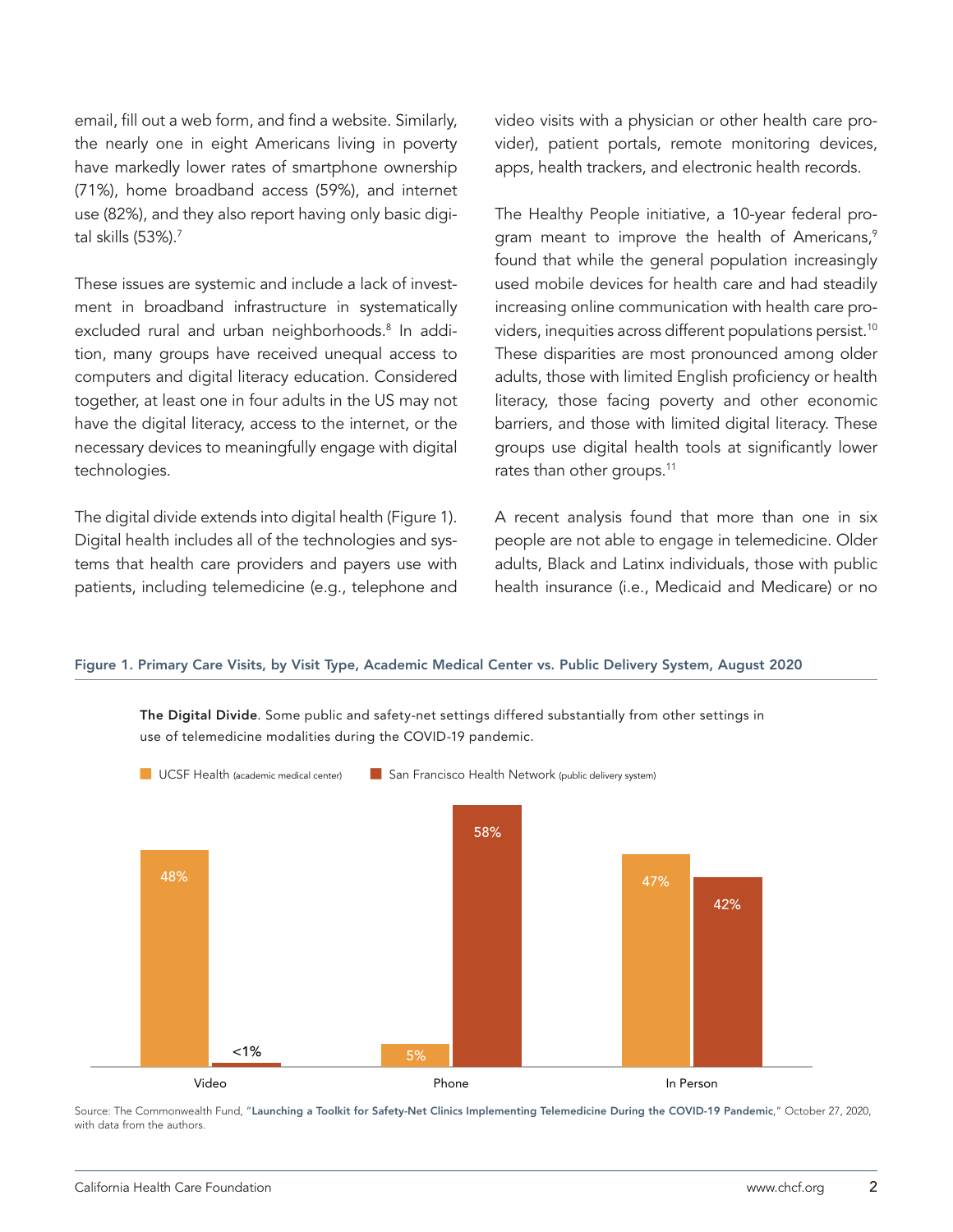insurance, respondents with lower levels of education, and those experiencing food insecurity or social isolation have a much lower ability to access telemedicine. These findings highlight how differences in digital health readiness threaten to widen existing disparities among populations already at risk.<sup>12</sup>

Mistrust stemming from historical and current exclusion and discrimination within the health care system also can have a profound impact on the acceptance and use of digital products and services that health care providers or plans offer. Because many in the US have been excluded from digital health innovation and have experienced discrimination from health care more generally, it is critical to explicitly focus on the needs and preferences of these groups<sup>13</sup> rather than assume current approaches and products are sufficient. Decisionmakers in digital health must therefore be intentional and thoughtful about acknowledging historical and current exclusion, as well as including diverse populations throughout all phases of developing and implementing programs.

## Ensuring Digital Health **Readiness**

Although a wide range of digital health solutions have been developed in the US over the past decade, including both patient apps and wearables, as well as technology such as patient portals, people have a range of needs and preferences that influence digital health use from the outset.

Addressing the major technology-related barriers that hinder people from using new digital health tools such as providing broadband and computer access — is necessary to ensure greater adoption of such tools. In addition, it is important that health care providers and health plan leaders understand something more: whether people are ready and able to adopt a digital health tool.

Health care providers and health plan leaders therefore need to ask a range of questions on topics that go to the heart of digital readiness, such as the following:

- $\triangleright$  Motivation and trust. Do members of a specific population believe that they have a problem that can be helped or solved with a digital health tool? And do individuals trust using available digital health tools, in general, as well as in combination with in-person health care interactions?
- Access. Do patients have the appropriate device and connectivity to engage with a digital health tool?
- **Digital literacy.** Do patients have the necessary abilities to use digital health technology?

Some of these questions are similar to health and health care promotion more broadly. To promote positive health behaviors — whether to take a pill, check one's blood pressure, or attend a follow-up appointment — requires an understanding of the patient's needs, motivation, and capabilities. The same is true for patient engagement in digital health technology.

## Motivation and Trust

Technology has a greater likelihood of being used if it meets a pressing need that a specific group of people consider relevant.<sup>14</sup> Digital health stakeholders should partner with populations to understand what is important to them. This could range from culturally responsive health education to integrated community support (i.e., public libraries, churches, or other key community organizations collaborating with health systems to provide education and support for digital health tools). Health providers and health plan leaders should pay particular attention to defining specific needs that the proposed technology addresses (e.g., addressing food access or locating food resources versus providing dietary recommendations within a digital tool) and communicating how a digital health solution links to other important aspects of care.<sup>15</sup>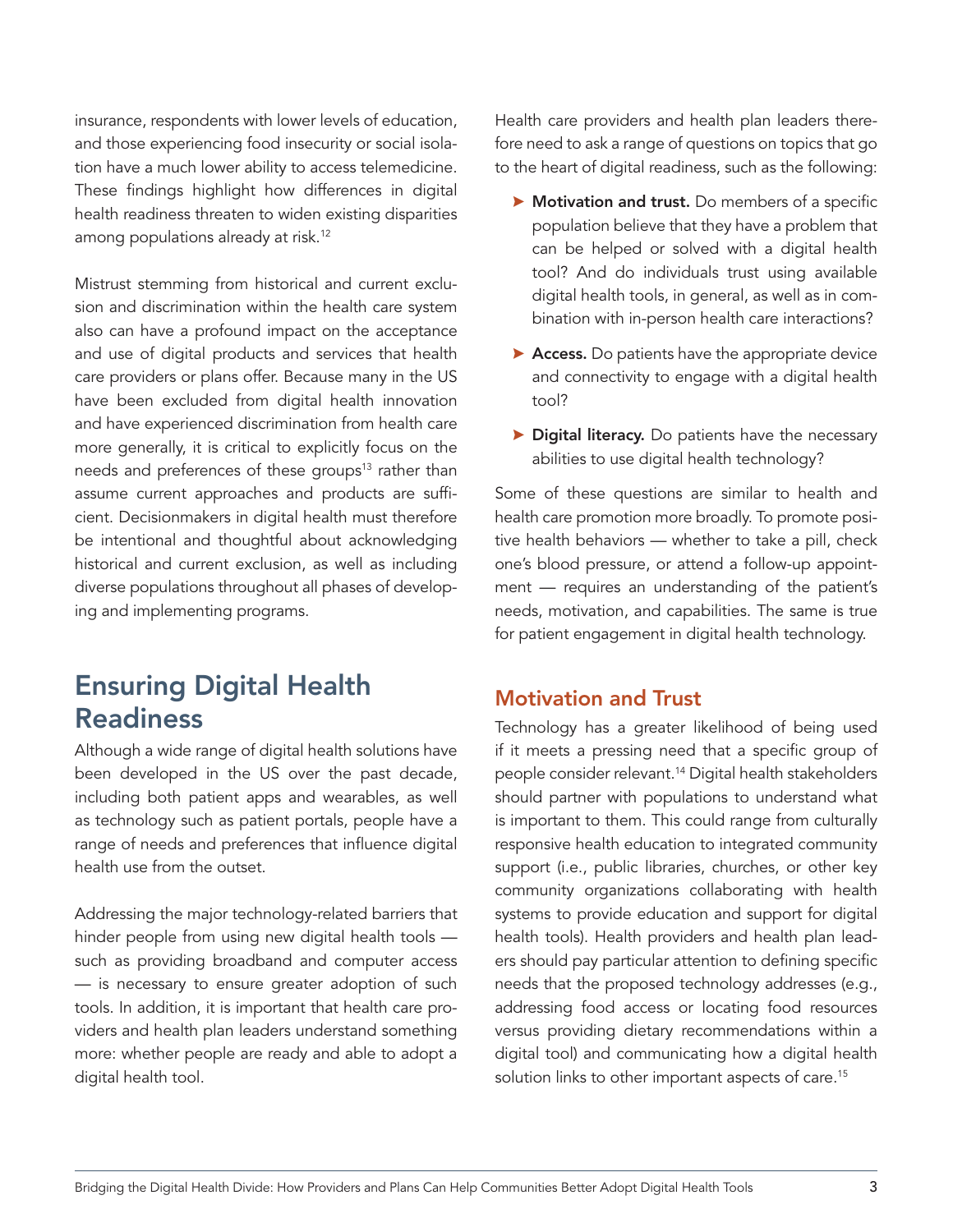Health care providers and health plan leaders also must seek to establish greater trust that underlies the relevance and use of digital health solutions. The US health care system has a fraught history of mistreatment, discrimination, and racism directed toward people of color, which continues to adversely affect care and treatment today, including ongoing mistrust of the health care system. In terms of digital health, trust is further complicated by well-publicized data breaches involving health care and other digital systems.16 Therefore, digital health cannot be separate from ongoing health equity programs and interventions within health care settings. At the core of health equity efforts must be ongoing and reciprocal relationships in the community, including direct relationships with community members, partners, and organizations.

## Access

In addition to motivation and trust, the people who use a health care tool or platform must have the necessary equipment and internet connections to use technology for their health care. They need access to an internet-ready device, such as a smartphone, tablet, laptop, or desktop computer. Ideally, the device should not be shared, and it should therefore enable privacy and security. The device also should have the latest software needed to operate the technology with ease.

Those implementing digital health tools should understand the types of devices that individuals will use for access and any limitations that they face. With this awareness, health care providers and plans can target approaches to user needs and connect communities with existing resources, such as those identified in the Additional Resources section of this brief.

Digital health solutions also should be smartphonefriendly, including features such as mobile optimization of websites and availability of apps in both Android and iOS platforms. Fifteen percent of US adults access the internet exclusively via a smartphone. These users are more likely to be individuals under the age of 30 and come from extremely low-income households (with less than \$30,000 in annual income), or come from Latinx backgrounds.<sup>17</sup>

Patients also require adequate internet connectivity. Ideally, internet access would come through affordable, high-quality broadband at home that has enough speed and bandwidth. While a growing share of Americans have a high-speed internet connection at home, almost a quarter (23%) do not. Among those without a high-speed internet connection at home, nearly half (45%) cite financial barriers as the reason for not subscribing to high-speed internet.<sup>18</sup> Those without high-speed internet at home may either have options for internet access outside of the home (such as at school or a public library), rely on limited cellular data plans through their smartphones, or lack internet access entirely.

In addition to understanding whether intended users have available internet access, health care providers and health plan leaders must understand existing and potential issues that may affect connectivity. These issues include:

- $\blacktriangleright$  Interruptions in internet access. Intermittent access to the internet often stems from an unaffordable internet subscription or cell phone bill some of the time.
- $\blacktriangleright$  Limitations on bandwidth. Users often face limits on how much data can be downloaded or uploaded from their device.
- > Limitations on data speed. Many times, digital health technologies require high-speed connections.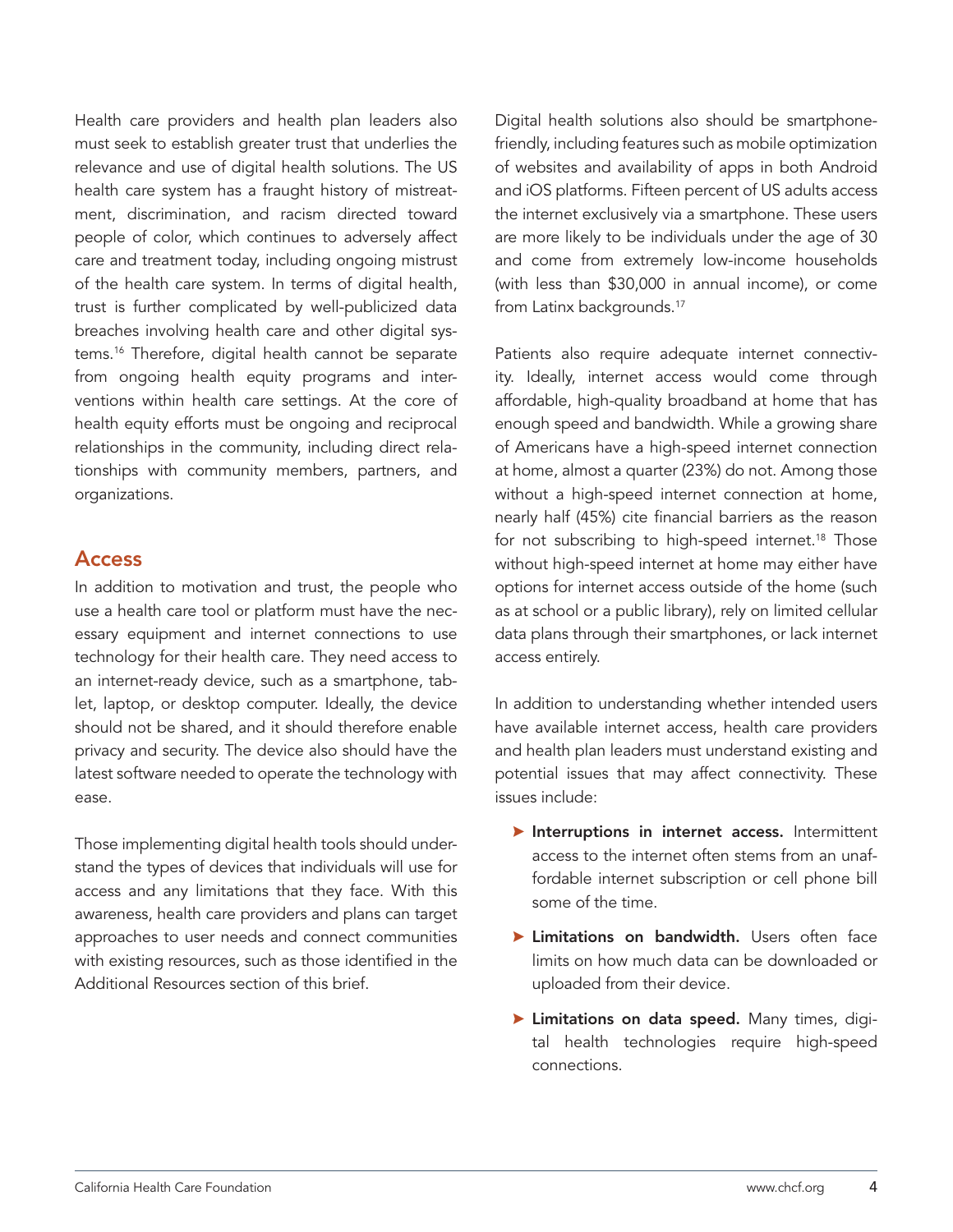## Digital Literacy

Even among those who are interested in using digital health solutions and have sufficient access to computers and other devices, 52 million adults in the US do not have the digital literacy skills needed to use them properly.19 Digital literacy includes having confidence and experience with using digital health solutions. Digital literacy skills range from basic, such as being able to find a website or send an email, to more advanced, such as being able to navigate multiple interfaces and share data between platforms. Digital literacy can encompass not only skills but also positive attitudes and beliefs about one's ability to use and get value from using digital technology.<sup>20</sup>

Those who lack the abilities to use existing platforms and tools on their own are more likely to be older, experience increased challenges accessing education, and come from a racial or ethnic minority background — given similar underlying structural barriers within our society. Health care providers and payers need to identify training or support needs for specific populations and deliver training that is tailored to that group's needs (see case study).

Health care providers and payers should understand the range of skills required for specific populations to engage with digital health tools and identify potential skill or knowledge gaps that can lead to insufficient adoption of technology. The list in Table 1 offers a pragmatic approach to assessing users' digital skills (see page  $6$ ). $21$ 

## CASE STUDY Improving Digital Health Readiness

A federally qualified health center based in urban Los Angeles mostly cares for patients at or below the federal poverty line. The center's patient population is racially and ethnically diverse, and nearly half of its patients are better served in a language other than English. The staff knew from prior evaluations that most of their patients preferred in-person to remote visits. To avoid an interruption in critically needed medical care during the COVID-19 pandemic, it was crucial for the center to develop effective strategies to understand and address existing and emerging barriers to telemedicine.

The health center assessed these barriers by surveying a representative sample of patients. The staff made sure to conduct outreach and data collection in the patients' preferred language, and to include patients with varying levels of engagement in their care.

Through this survey, the health center learned that many patients were not able to schedule telephone or video visits because they had difficulty logging on to and using the patient portal. Patients communicated that the password requirements were difficult and that not all of the web pages were translated into their preferred language. Some patients were not able to participate in video visits because they did not own a device with a camera, so staff connected them with the city library, which provides low-income members of the community with free and low-cost devices.

To help patients use remote care tools, such as the patient portal and video visits, staff developed and conducted trainings in multiple languages. They offered trainings online and in-person, when possible. The health center also continued to prioritize hiring and retaining staff fluent in priority languages to increase the cultural relevance of their work. Through approaches like these, the health center used patient experiences to inform their implementation of telemedicine and improved adoption among patients who would have otherwise been excluded.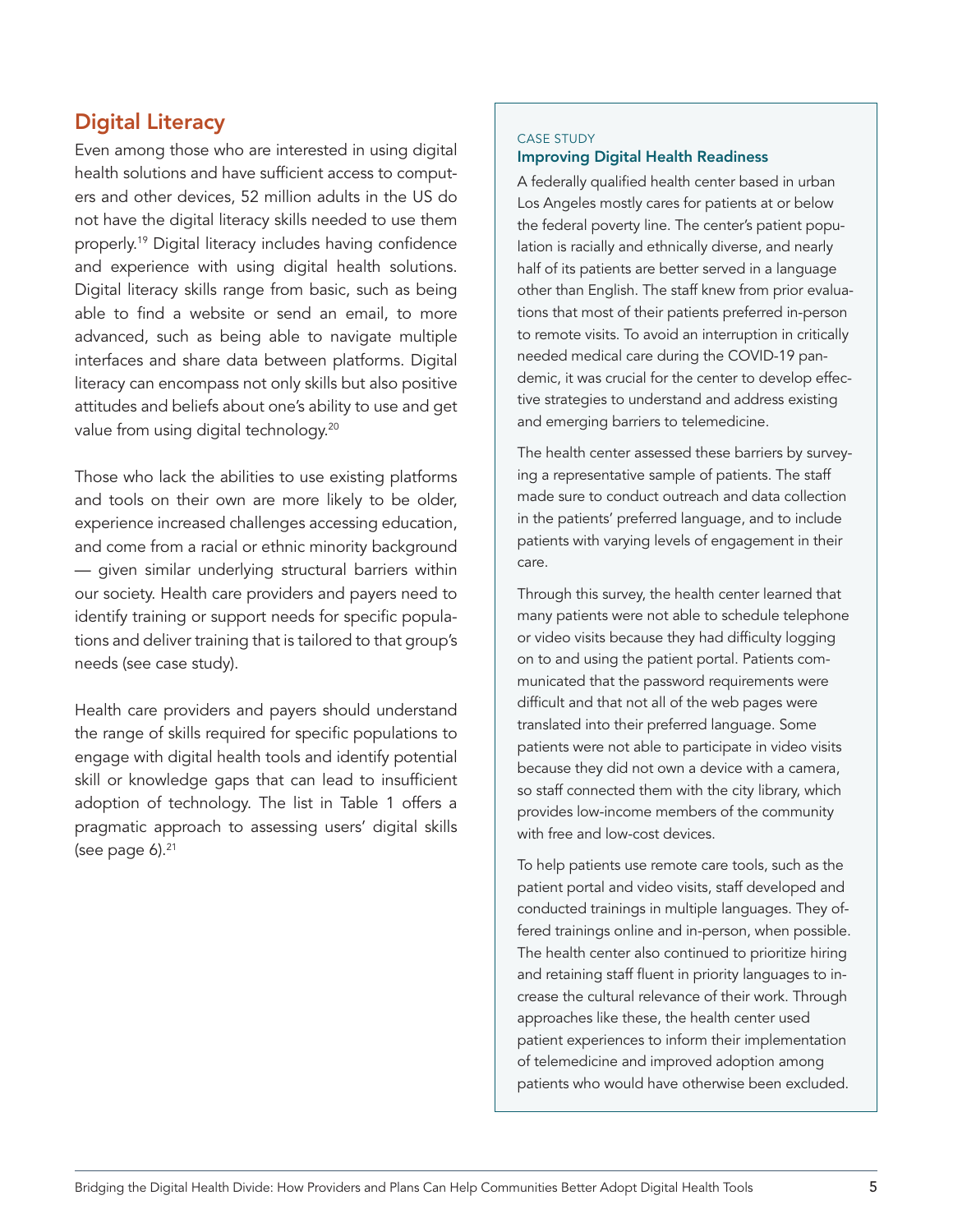#### Table 1. A Digital Literacy Checklist

#### CAN THE USER DO THE FOLLOWING?

#### Foundational

- $\blacktriangleright$  Turn on device.
- $\blacktriangleright$  Use available device controls, such as a touchscreen, mouse, and keyboard.
- **>** Use menu settings, such as changing the volume or increasing the font size to make text easier to read.
- $\triangleright$  Connect to a Wi-Fi network.
- $\blacktriangleright$  Find and open apps.
- $\blacktriangleright$  Use an internet browser.
- $\blacktriangleright$  Update and change passwords.

#### Communications

**>** Use email, messaging apps, text messages, social media, and video to communicate with others.

#### Information

- $\blacktriangleright$  Use a search engine to find news, health information, and other information of interest.
- $\blacktriangleright$  Recognize the trustworthiness of online information.
- $\triangleright$  Stream or download online movies, music, games, books, and other content.

#### Transactions

- $\blacktriangleright$  Access and use public services and assistance online, such as applying for services and paying bills.
- $\triangleright$  Purchase goods or manage money and financial transitions securely online.

#### Problem solving

 $\blacktriangleright$  Use online resources, including online tutorials, FAQs, and forums, to solve problems and search for information.

#### Safety and privacy

- $\blacktriangleright$  Keep online accounts secure and private using robust passwords and privacy settings.
- $\blacktriangleright$  Assess risks and threats involved in being online.
- $\triangleright$  Recognize and avoid suspicious links in emails, websites, and social media.

Many digital literacy skills also are gained or supported through relationships, such as the availability of technical support from a trusted friend or family member. Other people can teach individuals specific skills that help bridge gaps and help them gain confidence in their abilities. For example, an adult child might help an older parent create a user account and password and log in to an online patient portal. Over time, after going through the process with their children, older parents may learn to log into the patient portal on their own.

More direct consideration of the processes for engaging loved ones or trusted individuals is critical for addressing digital health inequities. In parallel, health care providers and health plans must be prepared to support users who do not want to share sensitive information with those who provide them with digital support. They can do this by asking patients if they need help accessing their health information, who helps them with this access, and if they need support retaining control of their personal information.

While family members and caregivers may help with specific applications, health care providers and health plans should still pay attention to developing and maintaining long-term and ongoing organizational support for digital health solutions. At a minimum, organizations can provide robust and well-trained technical support for the digital health solutions that they implement, such as through a health system help desk. Even with these support structures in place, it is important to note that ensuring universal access to digital health technology also requires alternate channels, when needed, such as through call centers or other support offered to all patients. For example, users who lack the digital literacy to engage in video telemedicine visits may prefer to engage in telephone or face-to-face visits.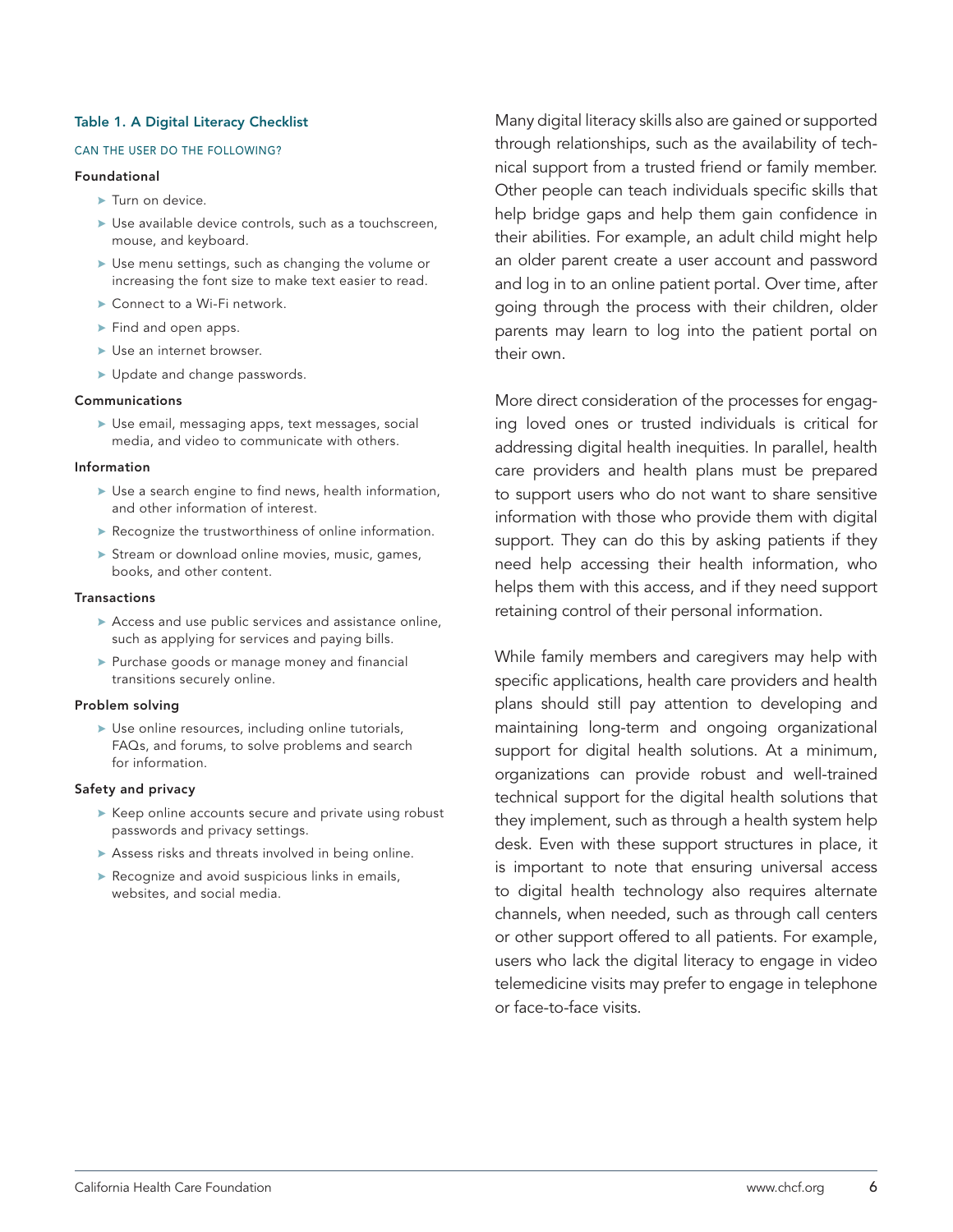To meet individuals where they are across the digital skills spectrum, organizations also can partner with public libraries and other community organizations to provide comprehensive digital skills as well as literacy education and training (see the Additional Resources section for various organizations' ideas to support this work). Trainings within these organizations are often tailored to the needs of specific populations, such as trainings provided in patients' preferred languages. Overall, a longer-term view on digital skill building and support — both within and outside of the health care setting — is critical to reinforcing access, interest, and motivation to adopt and use digital health.

Finally, sufficient digital literacy skills are enabled by a suitable physical environment in which to use a tool or platform. For example, people living in crowded or congregate settings may be reluctant to participate in video visits with a clinician due to the potential for others to overhear sensitive conversations. Alternately, some people may only have online access in a public space, such as a library or a common area in their residence, which poses privacy and security issues. Therefore, the context and environment should be considered up front when planning for technology implementation (e.g., combining video visits with secure chat or texting functionality).

## Conclusion

Digital health equity depends on technology implementers enabling diverse communities to engage with and use digital health. As health providers and health plan leaders devise ways to implement these digital health products and services, they must keep top of mind the strategies presented in this brief.

### Screening Questions to Assess Digital Health Readiness

Equitable access to digital tools means that health care providers and health plans maximize the potential benefit so that the people most likely to use a digital tool or service are motivated, can access that tool, and have the right digital literacy skills to use it. Health care providers and health plans can ask potential users the following questions to determine the best fit:

Interest. *How interested are you in using this tool [for the benefit intended]? (Not at all, somewhat, very).* Follow-up question: *What would make you very interested?*

Trust. *How concerned are you about the privacy, security, or confidentiality of your health information being available online?*

Access. *Do you currently have a device that allows you to get on the internet, such as a smartphone, tablet, or computer?*

Connectivity. *In the past 12 months, how often have you had your telephone [and/or internet] service turned off at any time?*

Skills (communication). *In the last month, how often did you send messages by texting? Email? (Most days, some days, or rarely)*

Skills (information, transactions, or problem solving). *In the last month, how often did you use your device (smartphone, tablet, or computer) for something besides texting or email? (Most days, some days, or rarely)*

Accessibility (environment). *Do you have a private and secure place to [use digital health]? Private means not at risk of someone inadvertently seeing or hearing anything you don't want them to see or hear while you are [using digital health]. Secure means not using a public internet connection or a public shared computer terminal, such as at a public library.*

Sources: "[Guidance: Essential Digital Skills Framework](https://www.gov.uk/government/publications/essential-digital-skills-framework/essential-digital-skills-framework)*,"*  updated April 23, 2019. *[Digital Instruction Guide for Health](https://nwis.nhs.wales/files/publications/digital-inc-guide-0619-english-pdf/)  [and Care in Wales](https://nwis.nhs.wales/files/publications/digital-inc-guide-0619-english-pdf/)* (PDF). Wales Co-operative Centre. July 2019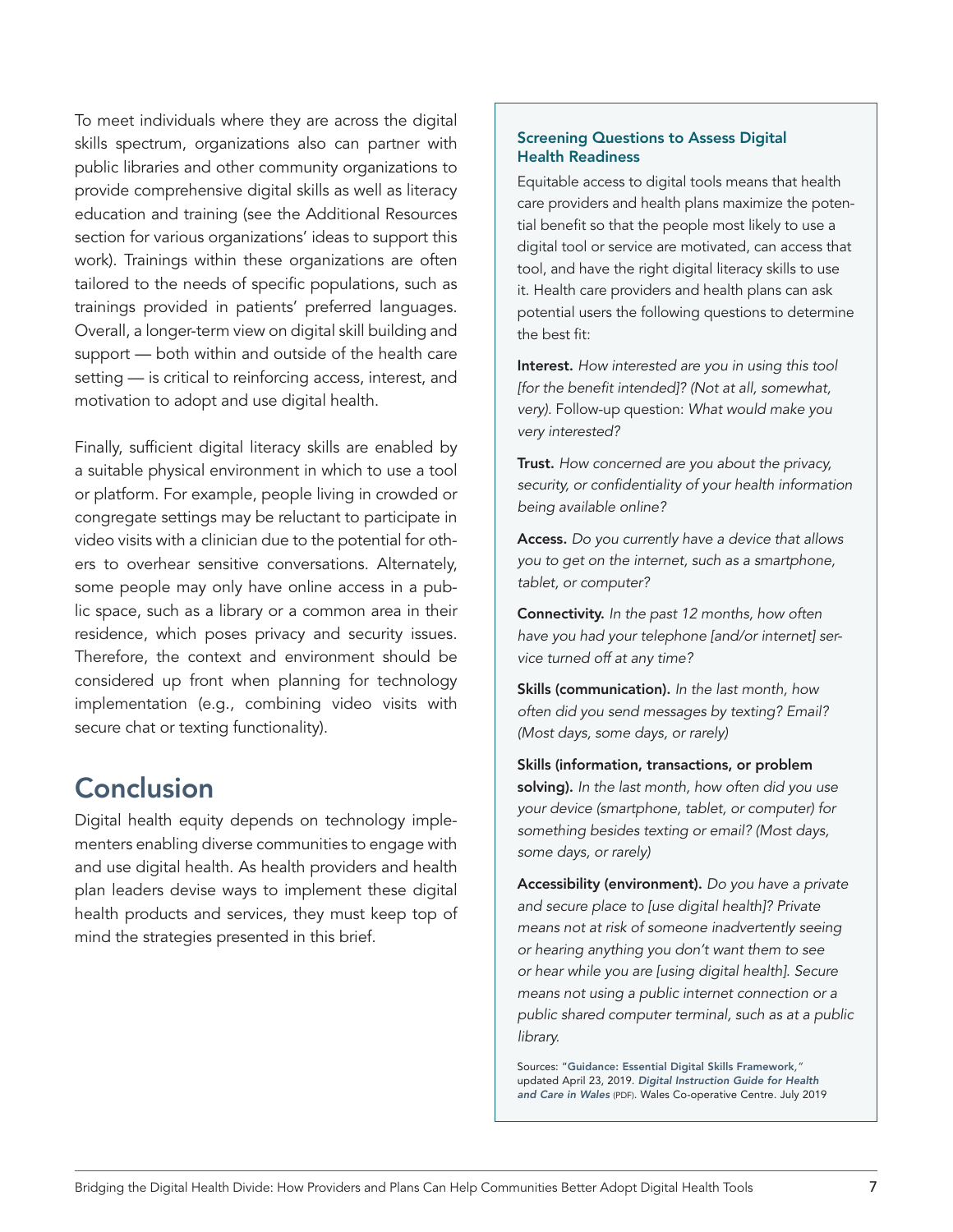## About the Authors

Courtney R. Lyles, PhD, is a health services researcher and associate professor in the UCSF Department of Medicine as well as in the Department of Epidemiology and Biostatistics. Adrian Aguilera, PhD, is an associate professor in the School of Social Welfare at UC Berkeley and the Department of Psychiatry and Behavioral Sciences at UCSF. He directs the [Digital Health Equity and Access Lab](https://dheal.berkeley.edu)  [\(dHEAL\)](https://dheal.berkeley.edu). Oanh Nguyen, MD, MAS, is an assistant professor in the UCSF Department of Medicine and hospital medicine physician at San Francisco General Hospital. Urmimala Sarkar, MD, MPH, is a professor in the UCSF Department of Medicine and a primary care physician at Zuckerberg San Francisco General Hospital's Richard H. Fine People's Clinic. Drs. Lyles and Sarkar cofounded [UCSF S.O.L.V.E. Health Tech](https://solvehealthtech.ucsf.edu), an academic program that partners with digital health companies to adapt technology for marginalized and minoritized patients and the settings that serve them.

Acknowledgments. The authors would like to thank Marika Dy and Sarah Lisker for their support with this issue brief.

## About the Foundation

The [California Health Care Foundation](http://www.chcf.org) is dedicated to advancing meaningful, measurable improvements in the way the health care delivery system provides care to the people of California, particularly those with low incomes and those whose needs are not well served by the status quo. We work to ensure that people have access to the care they need, when they need it, at a price they can afford.

CHCF informs policymakers and industry leaders, invests in ideas and innovations, and connects with changemakers to create a more responsive, patientcentered health care system.

### ADDITIONAL RESOURCES

The following resources were developed by health care providers, government, academia, nonprofits, foundations, and community groups to provide further guidance on helping patients better adopt digital tools.

#### Digital Health Readiness

San Francisco Mayor's Office of Housing and Community Development: [Digital equity](https://docs.google.com/forms/d/e/1FAIpQLScn2jL1kHThziitkft7xcVt01vaUE7BoCGZtc_Z6K2fdA9dMA/viewform)  [intake questions](https://docs.google.com/forms/d/e/1FAIpQLScn2jL1kHThziitkft7xcVt01vaUE7BoCGZtc_Z6K2fdA9dMA/viewform)

#### Access to Devices and Internet

- $\triangleright$  National Digital Inclusion Alliance: Free and [low-cost internet plans](https://www.digitalinclusion.org/free-low-cost-internet-plans/)
- $\blacktriangleright$  [PCs for People](https://www.pcsforpeople.org)
- $\blacktriangleright$  [Lifeline Support](https://www.lifelinesupport.org) program
- $\blacktriangleright$  Local libraries: Access to digital resources and services<sup>22</sup>
- > [AT&T Access](https://www.att.com/internet/access/) program
- **Exercise Sentials program**

#### Basic Digital Literacy Resources

- **Soodwill Community Foundation: How-tos on** internet skills in [English](https://edu.gcfglobal.org/en/) and [Spanish](https://edu.gcfglobal.org/es/)
- **> Public Library Association: [Computer courses](https://www.digitallearn.org)**
- San Francisco Mayor's Office of Housing and Community Development: [Tips](https://sfmohcd.org/sites/default/files/Digital%20Equity%20Playbook%20v1.pdf)